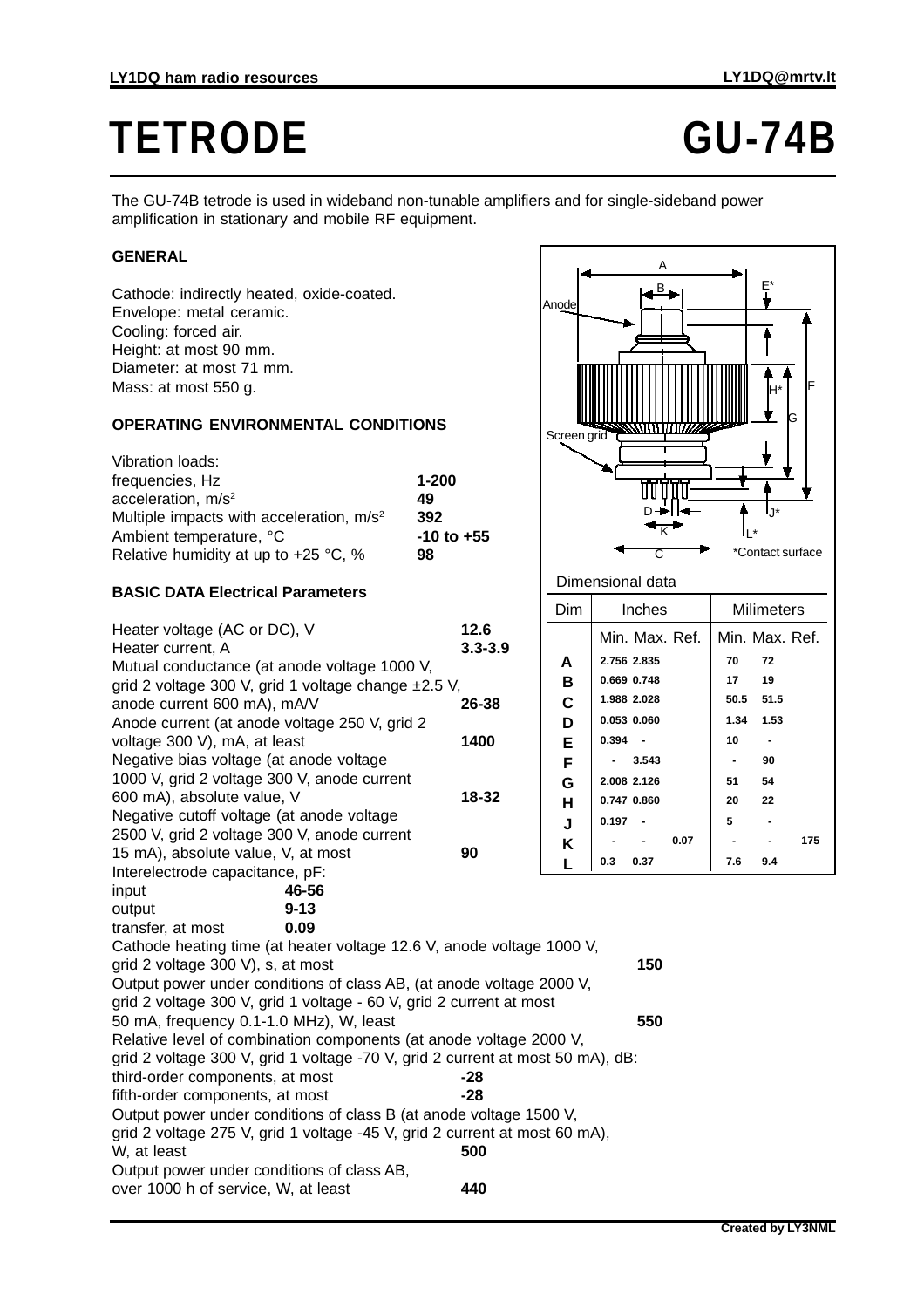#### **Limit Operating Values**

| Heater voltage (AC or DC), V<br>Anode voltage, V: |      | 11.9-13.3 |
|---------------------------------------------------|------|-----------|
| DC                                                |      | 2000      |
| peak value                                        |      | 4000      |
| Grid 2 voltage (DC), V                            |      | 300       |
| Negative grid 1 voltage, absolute value, V        | -150 |           |
| Cathode current mA:                               |      |           |
| DC component                                      |      | 750       |
| peak value                                        |      | 2500      |
| Dissipation, W:                                   |      |           |
| anode                                             | 600  |           |
| grid 1                                            | 2    |           |
| grid 2                                            | 15   |           |
| Operating frequency, MHz                          | 25   |           |





 $U_1 = 12.6$  V,  $U_{g2} = 250$  V<br>-----  $P_{a max}$